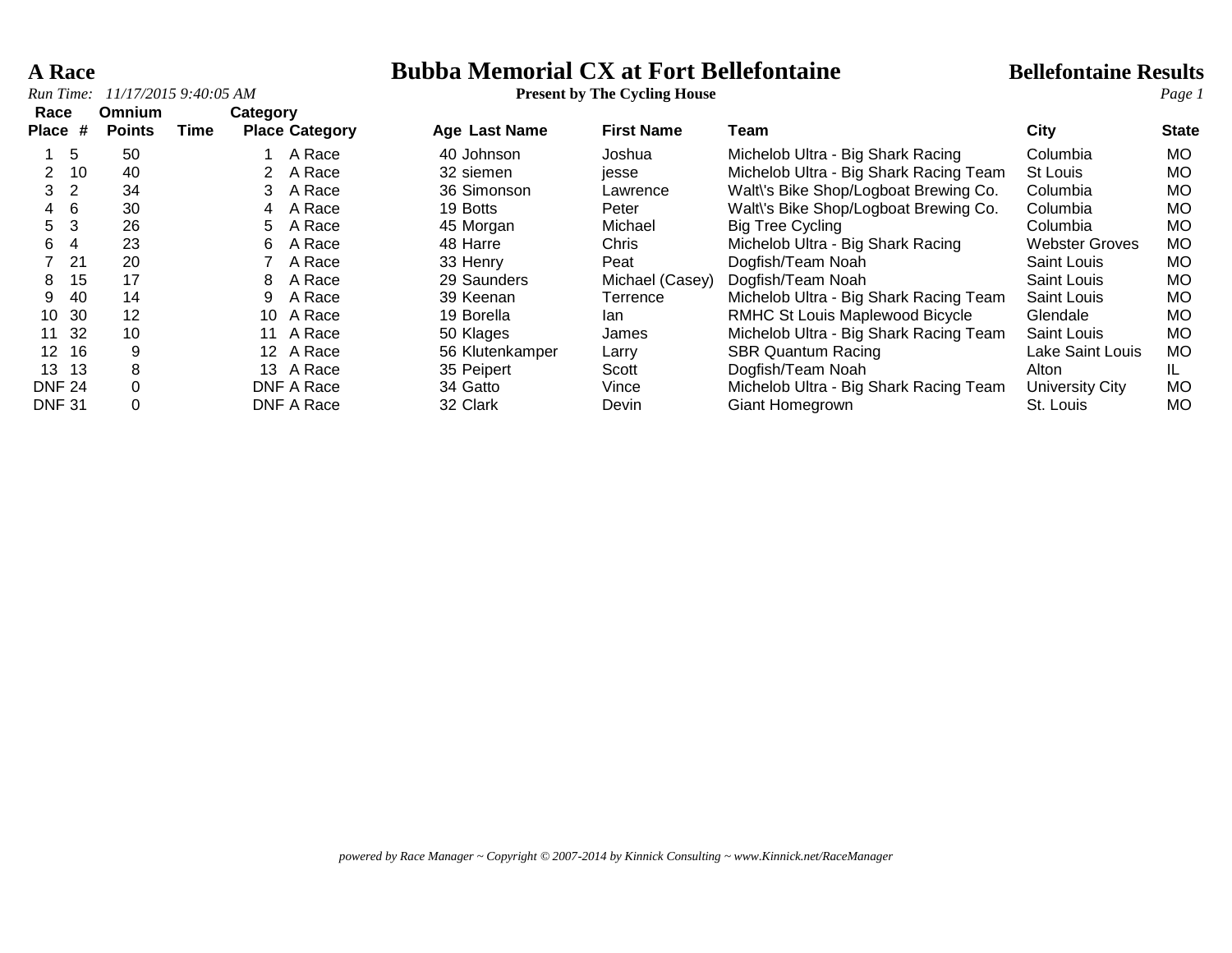## *Run Time:*  $11/17/20159::40:05 AM$

## **B Race Bubba Memorial CX at Fort Bellefontaine Bellefontaine Results**<br>**Run Time:** 11/17/2015 9:40:05 AM **Present by The Cycling House Page 1**

| Race<br><b>Place</b> | #    | Omnium<br><b>Points</b> | Time | Category        | <b>Place Category</b> | <b>Age Last Name</b> | <b>First Name</b> | Team                                   | City        | <b>State</b> |
|----------------------|------|-------------------------|------|-----------------|-----------------------|----------------------|-------------------|----------------------------------------|-------------|--------------|
|                      | 57   | 50                      |      |                 | B Race                | 26 Anderson          | Cody              | Momentum Racing LLC - MO               | Bonne Terre | <b>MO</b>    |
|                      | 86   | 40                      |      |                 | B Race                | 27 Leachman          | Philip            |                                        | Saint Louis | <b>MO</b>    |
| 3                    | 96   | 34                      |      | 3               | <b>B</b> Race         | 32 Finder            | Phillip           | Mike\'s Bikes STL                      | Saint Louis | <b>MO</b>    |
| 4                    | 3430 | 30                      |      | 4               | B Race                | 25 Hackett           | Matthew           | Mike\'s Bikes STL                      | St Louis    | <b>MO</b>    |
| 5                    | 1080 | 26                      |      | 5.              | <b>B</b> Race         | 30 Rider             | <b>Unknown</b>    |                                        | Saint Louis | <b>MO</b>    |
| 6                    | 84   | 23                      |      | 6               | B Race                | 51 Olsen             | Gregory           | Michelob Ultra - Big Shark Racing Team | Saint Louis | MO           |
|                      | 74   | 20                      |      |                 | <b>B</b> Race         | 47 Weiss             | Michael           | Michelob Ultra - Big Shark Racing Team | Saint Louis | <b>MO</b>    |
| 8                    | 1390 | 17                      |      | 8               | <b>B</b> Race         | 38 Roberts           | Daniel            |                                        | Clayton     | <b>MO</b>    |
| 9                    | 1330 | 14                      |      | 9               | B Race                | 24 Fratinardo        | <b>John</b>       | Dogfish/Team Noah                      | Saint Louis | <b>MO</b>    |
| 10                   | 3500 | 12                      |      | 10              | B Race                | 35 Cress             | Kyle              | Korte Hammer Down Racing               | Hillsboro   | IL           |
| 11                   | -85  | 10                      |      | 11              | B Race                | 45 Sublette          | Todd              | Rock Solid Racing                      | Hannibal    | MO           |
| 12.                  | 3880 | 9                       |      | 12 <sup>7</sup> | B Race                | 41 Rodenbeck         | <b>Brian</b>      | Midwest Cycling Trek Stores of STL     | Saint Louis | <b>MO</b>    |
| 13.                  | -272 | 8                       |      | 13              | <b>B</b> Race         | 27 Lewis             | Conor             | Michelob Ultra - Big Shark Racing Team | St. Louis   | MO           |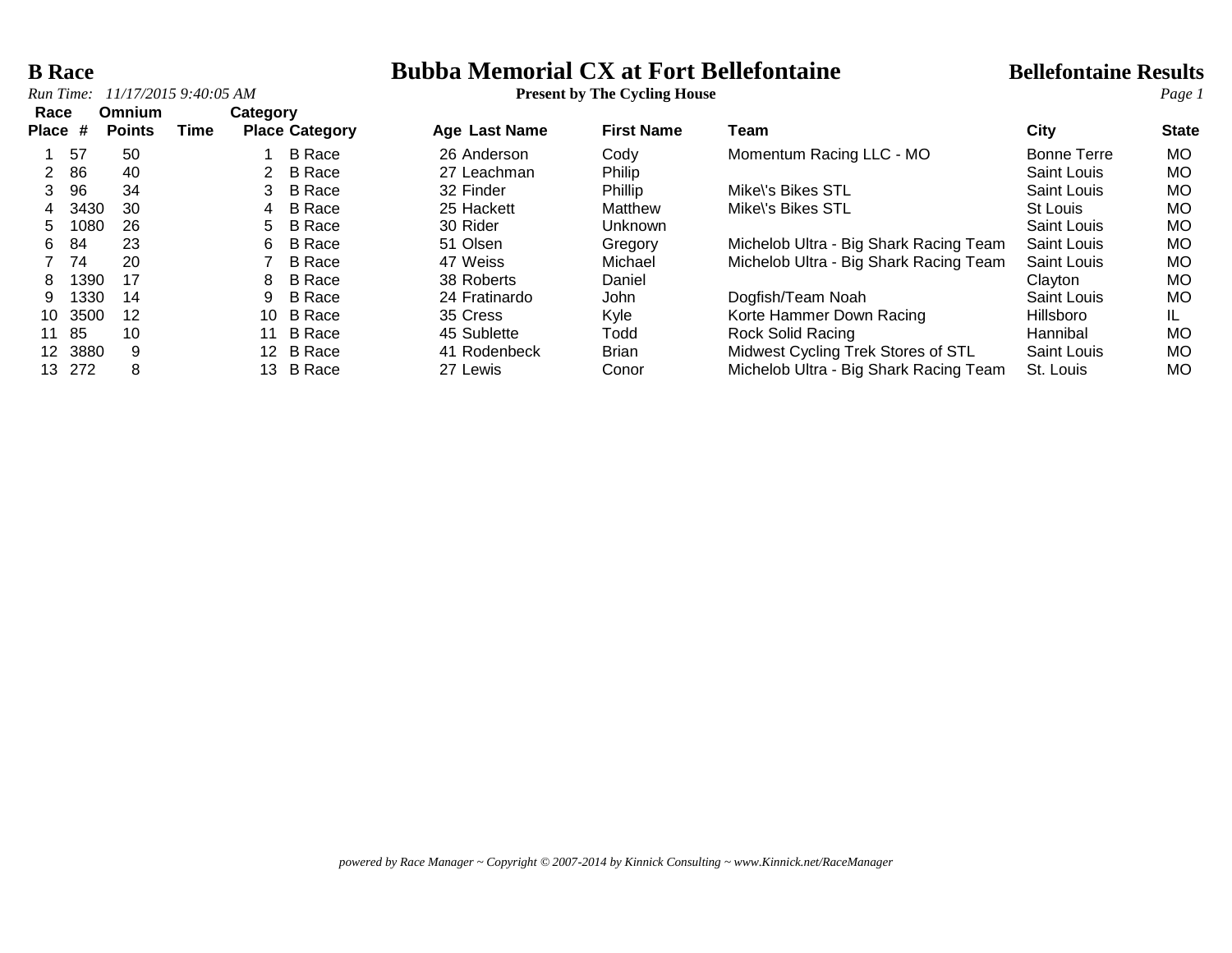*Run Time:*  $11/17/20159::40:05 AM$ 

# **C Race Bubba Memorial CX at Fort Bellefontaine Bellefontaine Results**<br>*Run Time:* 11/17/2015 9:40:05 AM **Present by The Cycling House Page 1**

| Race           |      | Omnium                  |             | Category       |                       |                      |                   |                                             |                        |              |
|----------------|------|-------------------------|-------------|----------------|-----------------------|----------------------|-------------------|---------------------------------------------|------------------------|--------------|
| Place #        |      | <b>Points</b>           | <b>Time</b> |                | <b>Place Category</b> | <b>Age Last Name</b> | <b>First Name</b> | <b>Team</b>                                 | <b>City</b>            | <b>State</b> |
| 1              | 378  | 50                      |             | 1              | C Race                | 57 Braet             | Dana              | Velo Force                                  | <b>Saint Louis</b>     | <b>MO</b>    |
| $\overline{c}$ | 148  | 40                      |             | $\overline{2}$ | C Race                | 37 Bell              | Jonathan          | Dogfish/Team Noah                           | Saint Louis            | <b>MO</b>    |
| 3              | 103  | 34                      |             | 3              | C Race                | 49 Adelmann          | Mike              | Michelob Ultra - Big Shark Racing Team      | O'fallon               | <b>MO</b>    |
| 4              | 400  | 30                      |             | 4              | C Race                | 41 Amos              | <b>Brandon</b>    | Pfoodman Racing                             | St. Louis              | <b>MO</b>    |
| 5<br>121       |      | 26                      |             | 5              | C Race                | 49 Jones             | Lenny             | South City Cycling Club                     | <b>Saint Louis</b>     | <b>MO</b>    |
| 6              | 369  | 23                      |             | 6              | C Race                | 47 Pitts             | Dave              | 40K Racing                                  | Saint Charles          | <b>MO</b>    |
| 7              | 700  | 20                      |             | 7              | C Race                | 34 Person            | Andrew            | Michelob Ultra - Big Shark Racing           | Olivette               | <b>MO</b>    |
| 8              | 116  | 17                      |             | 8              | C Race                | 28 Horstman          | Robert            | The Cannonball-Hub Racing Team              | Kirkwood               | <b>MO</b>    |
| 9              | 1670 | 14                      |             | 9              | C Race                | 49 Siegel            | <b>Britta</b>     | Alriksson Go:Green                          | Saint Louis            | <b>MO</b>    |
| 10             | 156  | 12                      |             |                | 10 C Race             | 48 Botts             | Sam               | Walt\'s Bike Shop/Logboat Brewing Co.       | Columbia               | <b>MO</b>    |
| 11             | 264  | 10                      |             | 11             | C Race                | 46 Lake              | John              | South City Cycling Club                     | Saint Louis            | <b>MO</b>    |
| 12             | 104  | 9                       |             |                | 12 C Race             | 48 Blackwell         | David             | <b>Balanced Bike Fitting &amp; Coaching</b> | St. Charles            | <b>MO</b>    |
| 13             | 144  | 8                       |             |                | 13 C Race             | 14 Koeller           | Andrew            | Team Tuxedo                                 | Saint Louis            | <b>MO</b>    |
| 14             | 146  | $\overline{7}$          |             |                | 14 C Race             | 15 McClellan         | <b>Nick</b>       | <b>SBR Quantum</b>                          | St.louis               | <b>MO</b>    |
| 15             | 114  | 6                       |             |                | 15 C Race             | 34 DeZego            | Adam              | Michelob Ultra - Big Shark Racing Team      | St. Louis              | <b>MO</b>    |
| 117<br>16      |      | $\sqrt{5}$              |             |                | 16 C Race             | 49 Biundo            | Vito              | Cannonball/Hub Racing                       | <b>Webster Groves</b>  | <b>MO</b>    |
| 17             | 395  | $\overline{\mathbf{4}}$ |             |                | 17 C Race             | 48 Sandberg          | Dave              | Michelob Ultra - Big Shark Racing Team      | Wildwood               | <b>MO</b>    |
| 18             | 137  | $\mathbf{3}$            |             |                | 18 C Race             | 41 Collier           | Tom               | Mike's Bikes STL                            | St. Louis              | <b>MO</b>    |
| 19             | 125  | $\overline{2}$          |             | 19             | C Race                | 55 Cushing           | <b>Brian</b>      |                                             | Wentzville             | <b>MO</b>    |
| 20             | 377  | 1                       |             | 20             | C Race                | 37 Struckman         | Matt              | Pfoodman Racing                             | <b>Ballwin</b>         | <b>MO</b>    |
| 21             | 6800 | 0                       |             | 21             | C Race                | 63 Pierce            | Richard           | International Christian Cycling             | St Louis               | <b>MO</b>    |
| 279<br>22      |      | 0                       |             |                | 22 C Race             | 34 Dale              | Matt              | <b>Spoked Bikes</b>                         | Saint Louis            | <b>MO</b>    |
| 23             | 266  | $\mathbf 0$             |             |                | 23 C Race             | 54 Gosnell           | Seth              |                                             | Saint Louis            | <b>MO</b>    |
| 24             | 106  | $\mathbf 0$             |             |                | 24 C Race             | 55 Wise              | Mike              | Pfoodman                                    | <b>Ballwin</b>         | <b>MO</b>    |
| 25             | 268  | $\mathbf 0$             |             |                | 25 C Race             | 28 Rohter            | Jacob             | <b>Huffy Hammer</b>                         | Rolla                  | <b>MO</b>    |
| 26             | 110  | 0                       |             |                | 26 C Race             | 25 Naylor            | Mike              | <b>Spoked Bikes</b>                         | Alton                  | IL.          |
| 27             | 267  | 0                       |             |                | 27 C Race             | 54 Finch             | Stephen           | South City Cycling Club                     | Saint Louis            | <b>MO</b>    |
| 28             | 3230 | $\mathbf 0$             |             | 28             | C Race                | 14 Creed             | Axel              | Gateway Harley-Davidson                     | Barnhart               | <b>MO</b>    |
| 29             | 3570 | $\pmb{0}$               |             | 29             | C Race                | 41 Maxwell           | Craig             |                                             | Saint Louis            | MO           |
| 30             | 120  | $\pmb{0}$               |             |                | 30 C Race             | 46 Chase             | Matthew           |                                             | <b>University City</b> | <b>MO</b>    |
| 31             | 352  | $\pmb{0}$               |             | 31             | C Race                | 54 Van Pelt          | Rob               |                                             | Burlington             | IA           |
| 32             | 265  | $\pmb{0}$               |             |                | 32 C Race             | 38 Newcomb           | Tommy             |                                             | Saint Louis            | <b>MO</b>    |
| 33             | 3000 | $\mathbf 0$             |             |                | 33 C Race             | 11 creed             | Rolen             | Gateway Harley-Davidson                     | <b>Barnhart</b>        | <b>MO</b>    |
| 34             | 6000 | $\mathbf 0$             |             |                | 34 C Race             | 75 Schmidt           | Paul              |                                             | Elsah                  | IL.          |
| 35             | 169  | 0                       |             |                | 35 C Race             | 48 Strahan           | Amy               | Michelob Ultra - Big Shark Racing           | St. Louis              | <b>MO</b>    |
| <b>DNF 138</b> |      | $\mathbf 0$             |             |                | <b>DNF C Race</b>     | 38 Amezcua           | Edgar             | South City Cycling Club                     | Chesterfield           | <b>MO</b>    |

*powered by Race Manager ~ Copyright © 2007-2014 by Kinnick Consulting ~ www.Kinnick.net/RaceManager*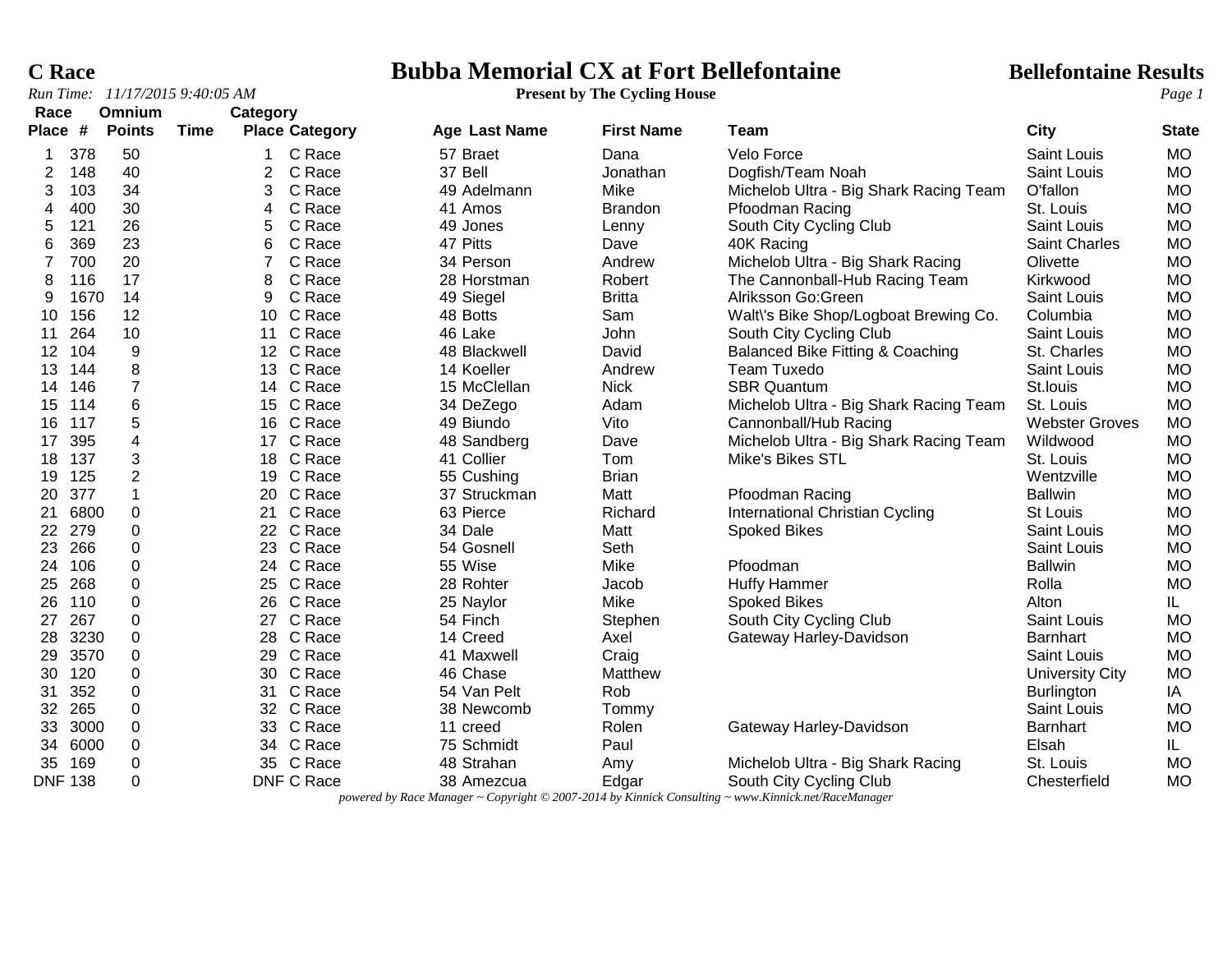| <b>C</b> Race   |                                 |      |                                   | <b>Bubba Memorial CX at Fort Bellefontaine</b> |                   | <b>Bellefontaine Results</b> |                      |
|-----------------|---------------------------------|------|-----------------------------------|------------------------------------------------|-------------------|------------------------------|----------------------|
|                 | Run Time: 11/17/2015 9:40:05 AM |      |                                   | <b>Present by The Cycling House</b>            |                   |                              | Page 2               |
| Race<br>Place # | Omnium<br><b>Points</b>         | Time | Category<br><b>Place Category</b> | <b>Age Last Name</b>                           | <b>First Name</b> | Team                         | City<br><b>State</b> |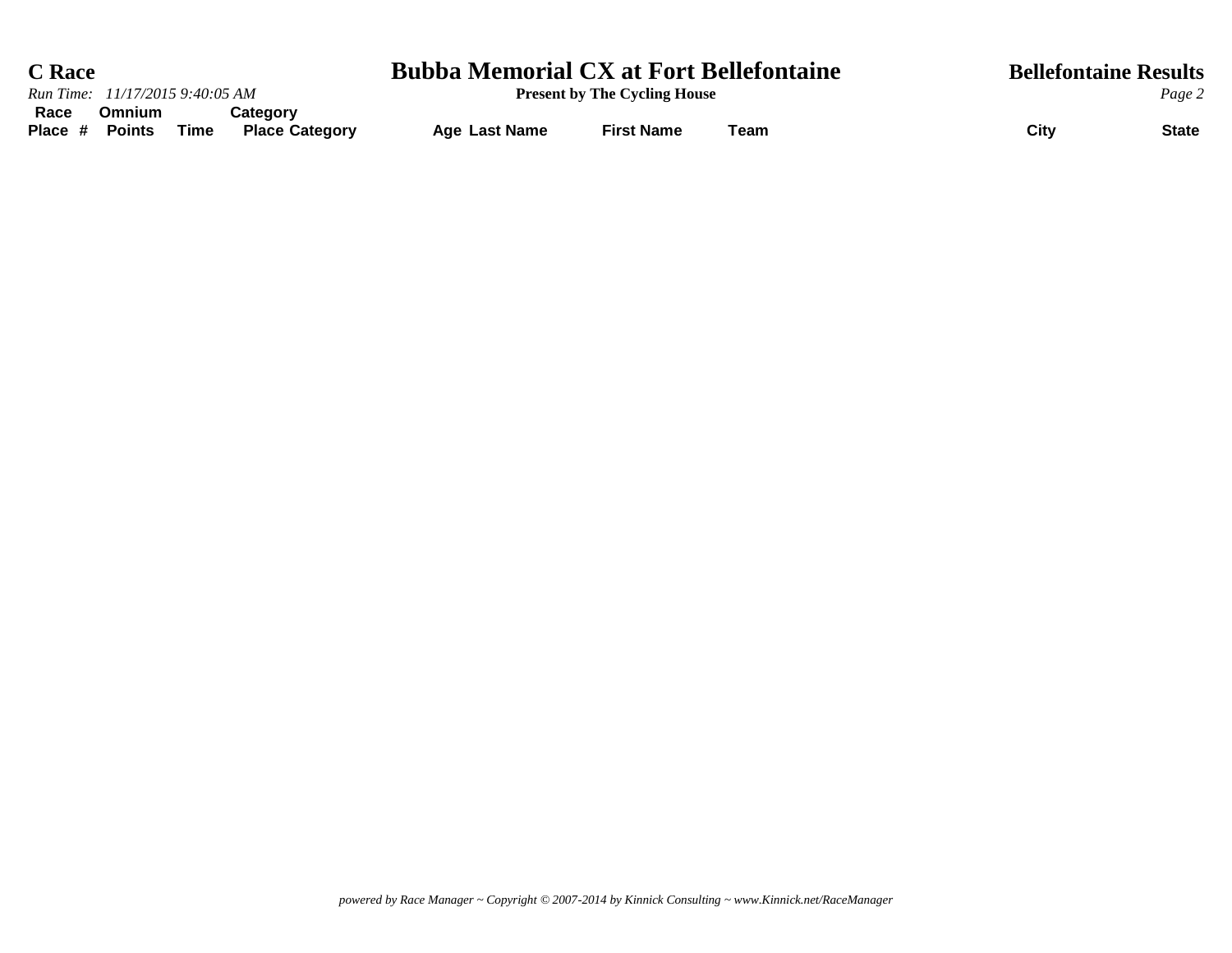### **Juniors Bubba Memorial CX at Fort Bellefontaine Bellefontaine Results**

|                   |     |                                | Run Time: 11/17/2015 9:40:05 AM |          |                       |                      | <b>Present by The Cycling House</b> |                         |                    | Page 1       |
|-------------------|-----|--------------------------------|---------------------------------|----------|-----------------------|----------------------|-------------------------------------|-------------------------|--------------------|--------------|
| Race<br>Place $#$ |     | <b>Omnium</b><br><b>Points</b> | Time                            | Category | <b>Place Category</b> | <b>Age Last Name</b> | <b>First Name</b>                   | Team                    | City               | <b>State</b> |
|                   | 323 | -50                            |                                 |          | <b>Juniors</b>        | 14 Creed             | Axel                                | Gateway Harley-Davidson | Barnhart           | MO.          |
|                   | 300 | 40                             |                                 |          | Juniors               | 11 creed             | Rolen                               | Gateway Harley-Davidson | <b>Barnhart</b>    | MO           |
|                   | 315 | 34                             |                                 |          | Juniors               | 12 Stafford          | Andrew                              | Unattached              | O'fallon           | MO           |
| 4                 | 301 | 30                             |                                 | 4        | <b>Juniors</b>        | 8 Creed              | Zane                                | Gateway Harley-Davidson | <b>Barnhart</b>    | MO           |
| 5.                | 305 | 26                             |                                 | 5.       | Juniors               | 14 Kessler           | Hazel                               | Unattached              | Saint Louis        | MO           |
| 6.                | 306 | 23                             |                                 | 6.       | <b>Juniors</b>        | 15 Kessler           | Linus                               | Unattached              | Saint Louis        | MO           |
|                   | 313 | 20                             |                                 |          | <b>Juniors</b>        | 11 Chase             | Naftali                             | Junior Stars Cycling    | <b>Saint Louis</b> | МO           |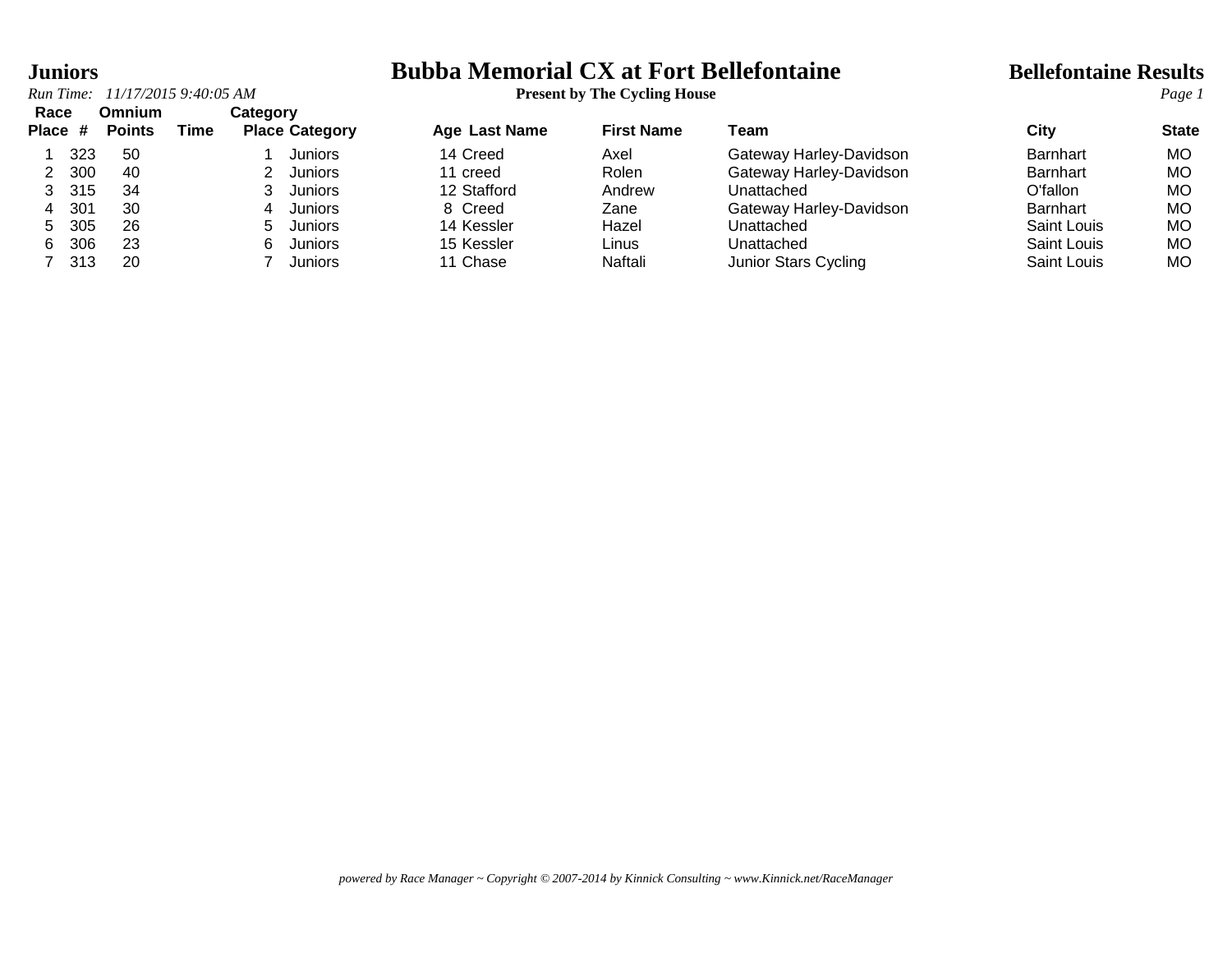### **Masters 40+ Bubba Memorial CX at Fort Bellefontaine Bellefontaine Results**

| Race<br>Place # |       | Omnium<br><b>Points</b> | Time | Categorv | <b>Place Category</b> | <b>Age Last Name</b> | <b>First Name</b> | Team                                   | City               | <b>State</b> |
|-----------------|-------|-------------------------|------|----------|-----------------------|----------------------|-------------------|----------------------------------------|--------------------|--------------|
|                 | 201   | -50                     |      |          | Masters 40+           | 45 Creed             | Chris             | Gateway Harley-Davidson                | <b>Barnhart</b>    | МO           |
|                 | -205  | -40                     |      |          | Masters 40+           | 41 Kutz              | Michael           | Dogfish/Team Noah                      | St. Louis          | МO           |
| 3, 217          |       | 34                      |      |          | Masters 40+           | 43 Wamsley           | Rock              | The Cannonball-Hub Racing Team         | Saint Louis        | MO           |
|                 | 4 212 | 30                      |      | 4        | Masters 40+           | 48 Cleeland          | Chris             | Michelob Ultra - Big Shark Racing      | St. Louis          | МO           |
| 5.              | 209   | 26                      |      |          | 5 Masters 40+         | 43 Cooper            | Craig             | Michelob Ultra - Big Shark Racing Team | St Louis           | MO           |
| 6.              | 233   | 23                      |      | 6.       | Masters 40+           | 41 Rines             | <b>John</b>       | Pfoodman Racing                        | Saint Louis        | МO           |
|                 | 8701  | -20                     |      |          | Masters 40+           | 42 Smith             | David             | The Cannonball-Hub Racing Team         | St Louis           | МO           |
|                 | 206   | 17                      |      |          | Masters 40+           | 47 Kessler           | Matt              | Unattached                             | <b>Saint Louis</b> | МO           |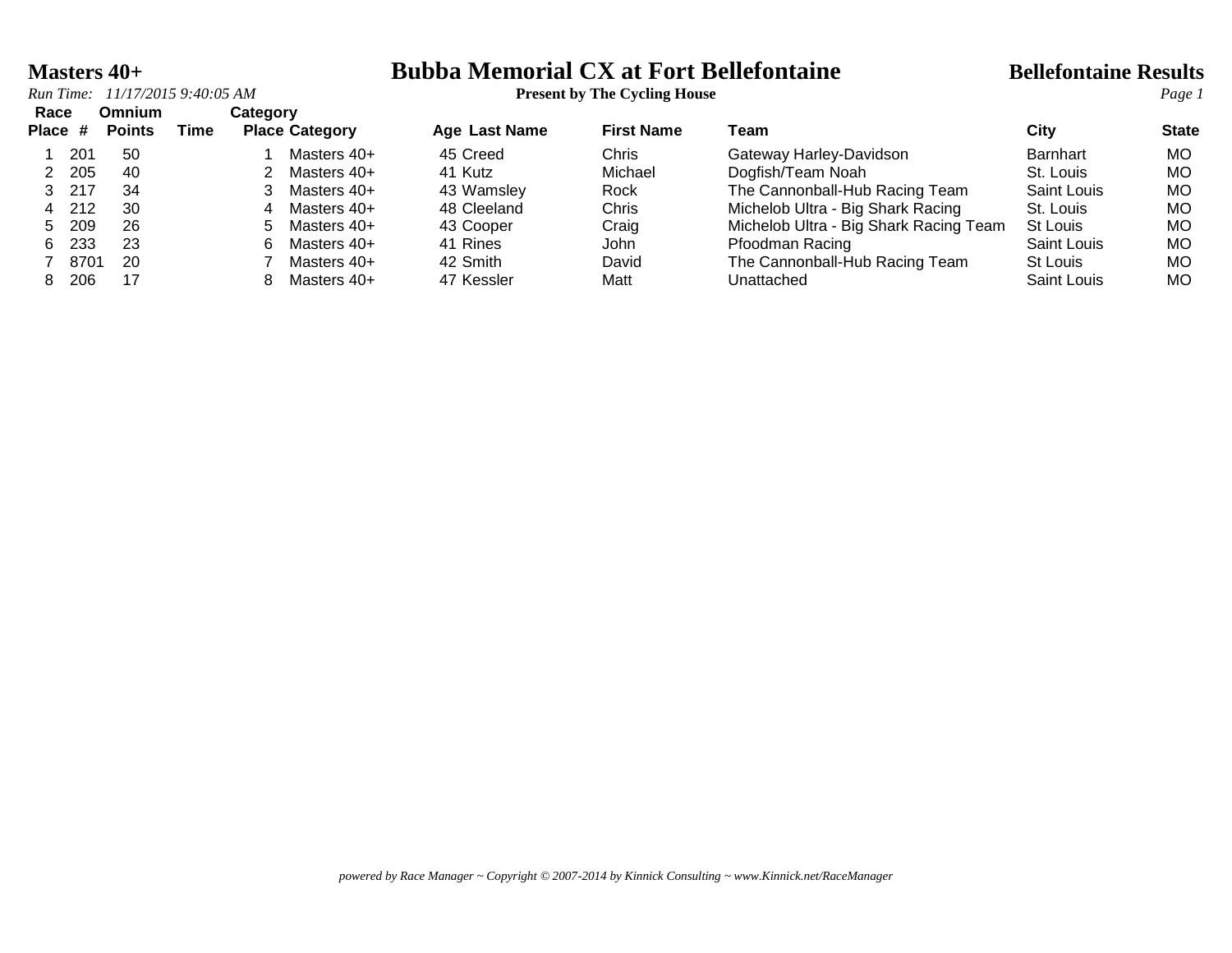### **Masters 50+ Bubba Memorial CX at Fort Bellefontaine Bellefontaine Results**

| Race         |      | <b>Omnium</b> |      | Category |                       |                      |                   |                                   |                      |              |
|--------------|------|---------------|------|----------|-----------------------|----------------------|-------------------|-----------------------------------|----------------------|--------------|
| <b>Place</b> | #    | <b>Points</b> | Time |          | <b>Place Category</b> | <b>Age Last Name</b> | <b>First Name</b> | Team                              | City                 | <b>State</b> |
|              | 239  | -50           |      |          | Masters 50+           | 51 Young             | Dan               | Michelob Ultra - Big Shark Racing | Saint Louis          | <b>MO</b>    |
|              | 248  | 40            |      |          | Masters 50+           | 57 Braet             | Dana              | Velo Force                        | Saint Louis          | <b>MO</b>    |
|              | 238  | 34            |      |          | Masters 50+           | 63 McAllister        | Tim               | Michelob Ultra Big Shark          | Chesterfield         | <b>MO</b>    |
| 4            | 240  | 30            |      | 4        | Masters 50+           | 50 Morris            | Bill              | Off The Front Racing              | <b>Ballwin</b>       | <b>MO</b>    |
| 5.           | 245  | 26            |      | 5.       | Masters 50+           | 56 Bass              | Rick              | Momentum Racing LLC - MO          | <b>Saint Charles</b> | <b>MO</b>    |
| 6.           | 241  | 23            |      | 6.       | Masters 50+           | 59 Farrell           | Craig             | Velo Force                        | Saint Louis          | <b>MO</b>    |
|              | 296  | 20            |      |          | Masters 50+           | 51 Dooley            | Timothy           | Cannonball/Hub                    | St. Louis            | MO           |
| 8.           | 1290 | 17            |      | 8        | Masters 50+           | 58 Stevens           | Peter             | Velo Force                        | St. Louis            | MO           |
| 9.           | 249  | 14            |      |          | Masters 50+           | 57 Schwantner        | James             | <b>Big Shark Racing</b>           | St. Louis            | <b>MO</b>    |
| 10           | 247  | 12            |      | 10.      | Masters 50+           | 57 Seelman           | Kevin             | Velo Force                        |                      |              |
| 11           | 237  | 10            |      |          | Masters 50+           | 59 Aubuchon          | Kevin             | Unattached                        | Saint Louis          | <b>MO</b>    |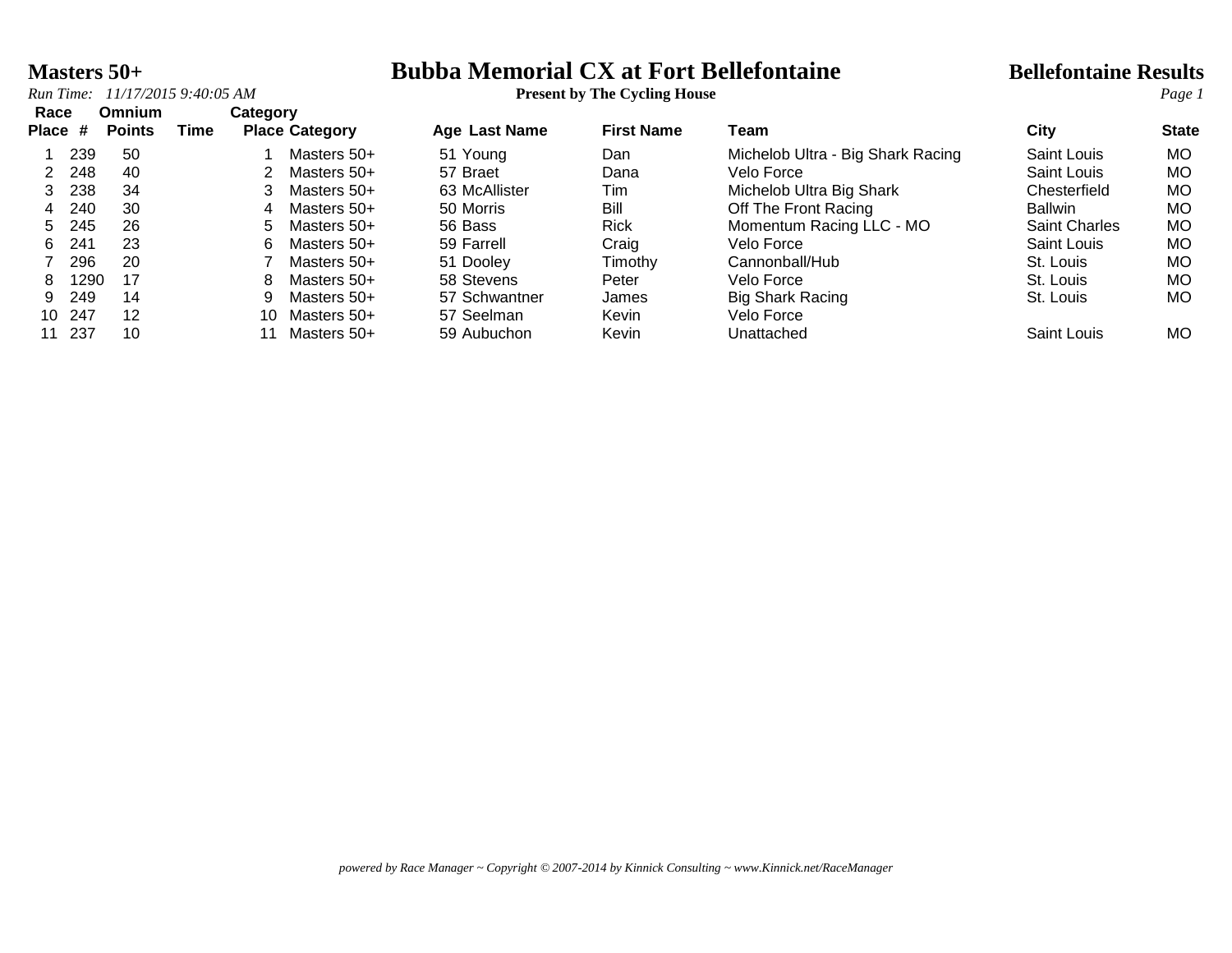*Run Time:*  $11/17/2015$  9:40:05 AM **Race Omnium Category**

# **Singlespeed**<br>*Run Time:* 11/17/2015 9:40:05 AM<br>**Present by The Cycling House**<br>*Page 1*

| nauc    |     | viililulli    |      | ualeyoi y             |               |                   |                                |             |              |
|---------|-----|---------------|------|-----------------------|---------------|-------------------|--------------------------------|-------------|--------------|
| Place # |     | <b>Points</b> | Time | <b>Place Category</b> | Age Last Name | <b>First Name</b> | Team                           | City        | <b>State</b> |
|         | 330 | -50           |      | Singlespeed           | 36 Keane      | B.J.              | <b>SBR Quantum Racing</b>      | O'fallon    | MО           |
|         | 336 | -40           |      | Singlespeed           | 25 Shotts     | Tim               | Unattached                     | Saint Louis | МC           |
|         | 351 | 34            |      | Singlespeed           | 44 Seaver     | K Erik            | The Cannonball-Hub Racing Team | St. Louis   | МO           |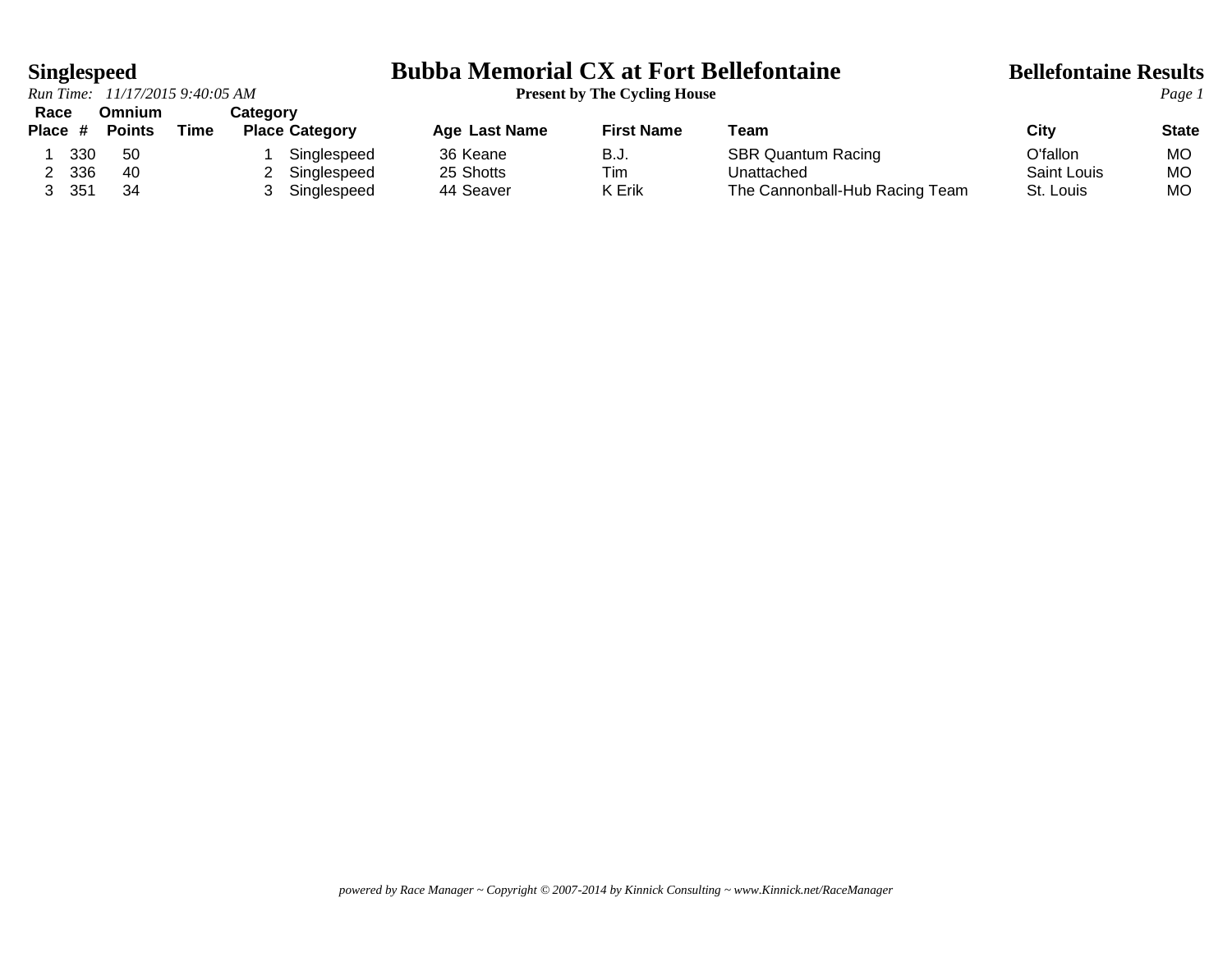## **Women A**<br>**Bubba Memorial CX at Fort Bellefontaine Bellefontaine Results**<br>**Present by The Cycling House**

| Race<br>Place # |      | Omnium<br><b>Points</b> | Time | Category<br><b>Place Category</b> | Age Last Name | <b>First Name</b> | Team                              | City        | <b>State</b> |
|-----------------|------|-------------------------|------|-----------------------------------|---------------|-------------------|-----------------------------------|-------------|--------------|
|                 | 167  | -50                     |      | Women's A                         | 49 Siegel     | Britta            | Alriksson Go: Green               | Saint Louis | МO           |
|                 | 170  | 40                      |      | Women's A                         | 31 Schwartz   | Annie             |                                   | Saint Louis | MO           |
|                 | 165  | 34                      |      | Women's A                         | 44 DeZego     | Suzanne           | Michelob Ultra - Big Shark Racing | St. Louis   | MO           |
|                 | 1690 | -30                     |      | Women's A<br>4                    | 48 Strahan    | Amv               | Michelob Ultra - Big Shark Racing | St. Louis   | МO           |
|                 | 188  | 26                      |      | Women's A                         | 44 McCreary   | Stephanie         | Pfoodman Racing                   | Saint Louis | MO           |